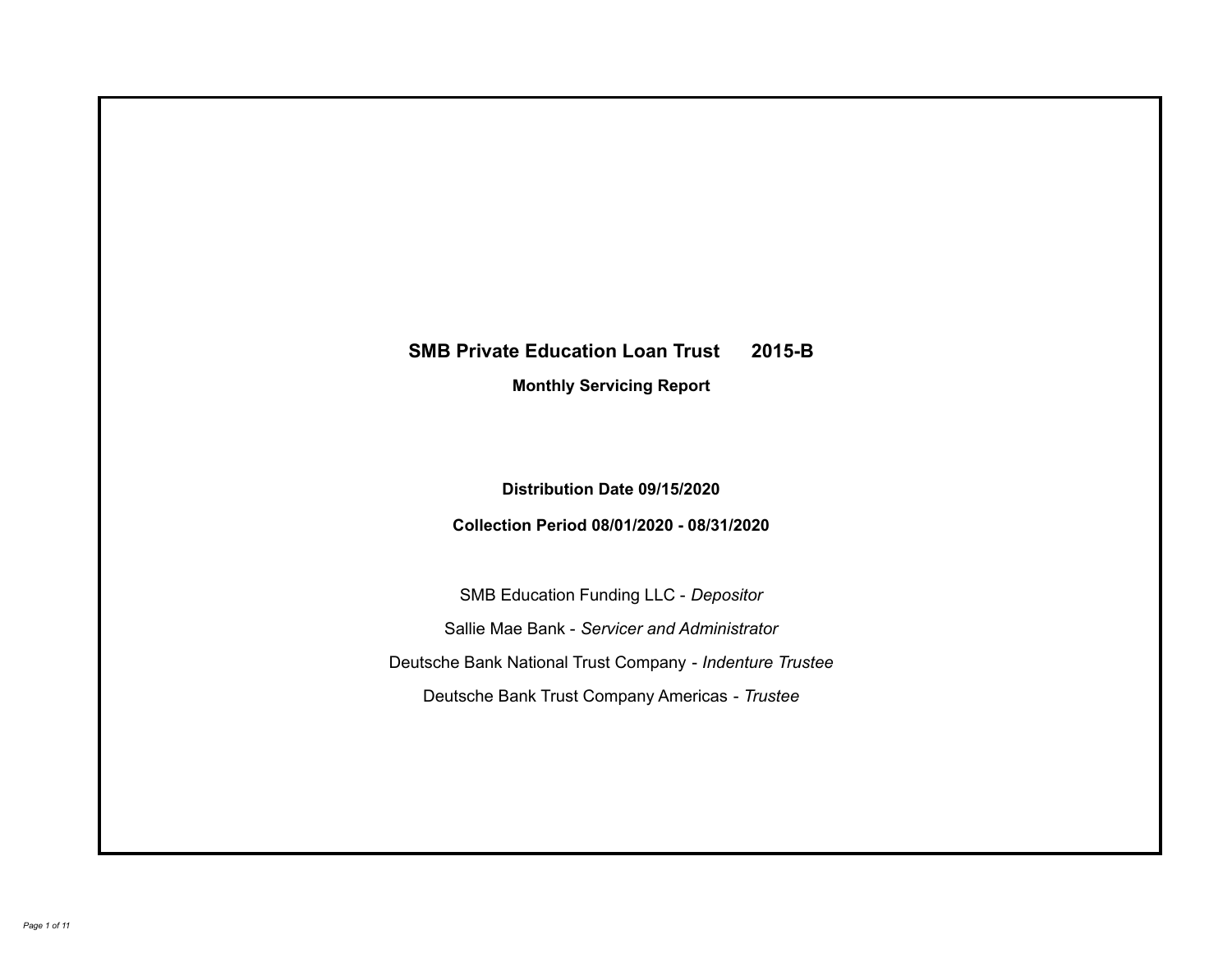| А | <b>Student Loan Portfolio Characteristics</b> |                                                 | Settlement Date<br>07/30/2015      | 07/31/2020            | 08/31/2020                         |
|---|-----------------------------------------------|-------------------------------------------------|------------------------------------|-----------------------|------------------------------------|
|   | <b>Principal Balance</b>                      |                                                 | \$700,964,388.29                   | \$317,001,392.39      | \$311,671,612.84                   |
|   | Interest to be Capitalized Balance            |                                                 | 42,430,107.89                      | 10,643,774.80         | 10,637,925.91                      |
|   | Pool Balance                                  |                                                 | \$743,394,496.18                   | \$327,645,167.19      | \$322,309,538.75                   |
|   | Weighted Average Coupon (WAC)                 |                                                 |                                    |                       |                                    |
|   |                                               | WAC1 (Contractual Interest Rate on the Loan)    | 8.20%                              | 8.51%                 | 8.51%                              |
|   |                                               | WAC2 (Average of Applicable Interest Rate)      | 8.18%                              | 7.78%                 | 7.81%                              |
|   |                                               | WAC3 (Average of Actual Interest Rate)          | 8.13%                              | 7.70%                 | 7.72%                              |
|   | Weighted Average Remaining Term               |                                                 | 128.84                             | 123.18                | 123.26                             |
|   | Number of Loans<br>Number of Borrowers        |                                                 | 63,899                             | 29,524                | 29,062                             |
|   | Pool Factor                                   |                                                 | 43,918                             | 20,536<br>0.440741987 | 20,210<br>0.433564602              |
|   |                                               | Since Issued Total Constant Prepayment Rate (1) |                                    | 8.94%                 | 8.88%                              |
| B | <b>Debt Securities</b>                        | <b>Cusip/Isin</b>                               | 08/17/2020                         |                       | 09/15/2020                         |
|   | A <sub>2</sub> A                              | 78448QAB4                                       | \$57,430,888.20                    |                       | \$54,887,950.39                    |
|   | A2B                                           | 78448QAC2                                       | \$26,920,728.83                    |                       | \$25,728,726.73                    |
|   | A <sub>3</sub>                                | 78448QAD0                                       | \$75,000,000.00                    |                       | \$75,000,000.00                    |
|   | B                                             | 78448QAE8                                       |                                    |                       |                                    |
|   | C                                             | 78448QAF5                                       | \$70,000,000.00<br>\$50,000,000.00 |                       | \$70,000,000.00<br>\$50,000,000.00 |
|   |                                               |                                                 |                                    |                       |                                    |
| C | <b>Certificates</b>                           | <b>Cusip/Isin</b>                               | 08/17/2020                         |                       | 09/15/2020                         |
|   | Residual                                      | 78448Q108                                       | \$100,000.00                       |                       | \$100,000.00                       |
|   |                                               |                                                 |                                    |                       |                                    |
| D | <b>Account Balances</b>                       |                                                 | 08/17/2020                         |                       | 09/15/2020                         |
|   | Reserve Account Balance                       |                                                 | \$1,896,081.00                     |                       | \$1,896,081.00                     |
|   |                                               |                                                 |                                    |                       |                                    |
| E | <b>Asset / Liability</b>                      |                                                 | 08/17/2020                         |                       | 09/15/2020                         |
|   | Overcollateralization Percentage              |                                                 | 14.74%                             |                       | 14.49%                             |
|   | Specified Overcollateralization Amount        |                                                 | \$98,293,550.16                    |                       | \$96,692,861.63                    |
|   | Actual Overcollateralization Amount           |                                                 | \$48,293,550.16                    |                       | \$46,692,861.63                    |

(1) Since Issued Total CPR calculations found in monthly servicing reports issued on or prior to September 15, 2015 originally included loans that were removed from the pool by the sponsor because they .<br>became ineligible for the pool between the cut-off date and settlement date. On October 5, 2015, Since Issued Total CPR calculations were revised to exclude these loans and all prior monthly servicing reports were restated. For additional information, see 'Since Issued CPR Methodology' found on page 11 of this report.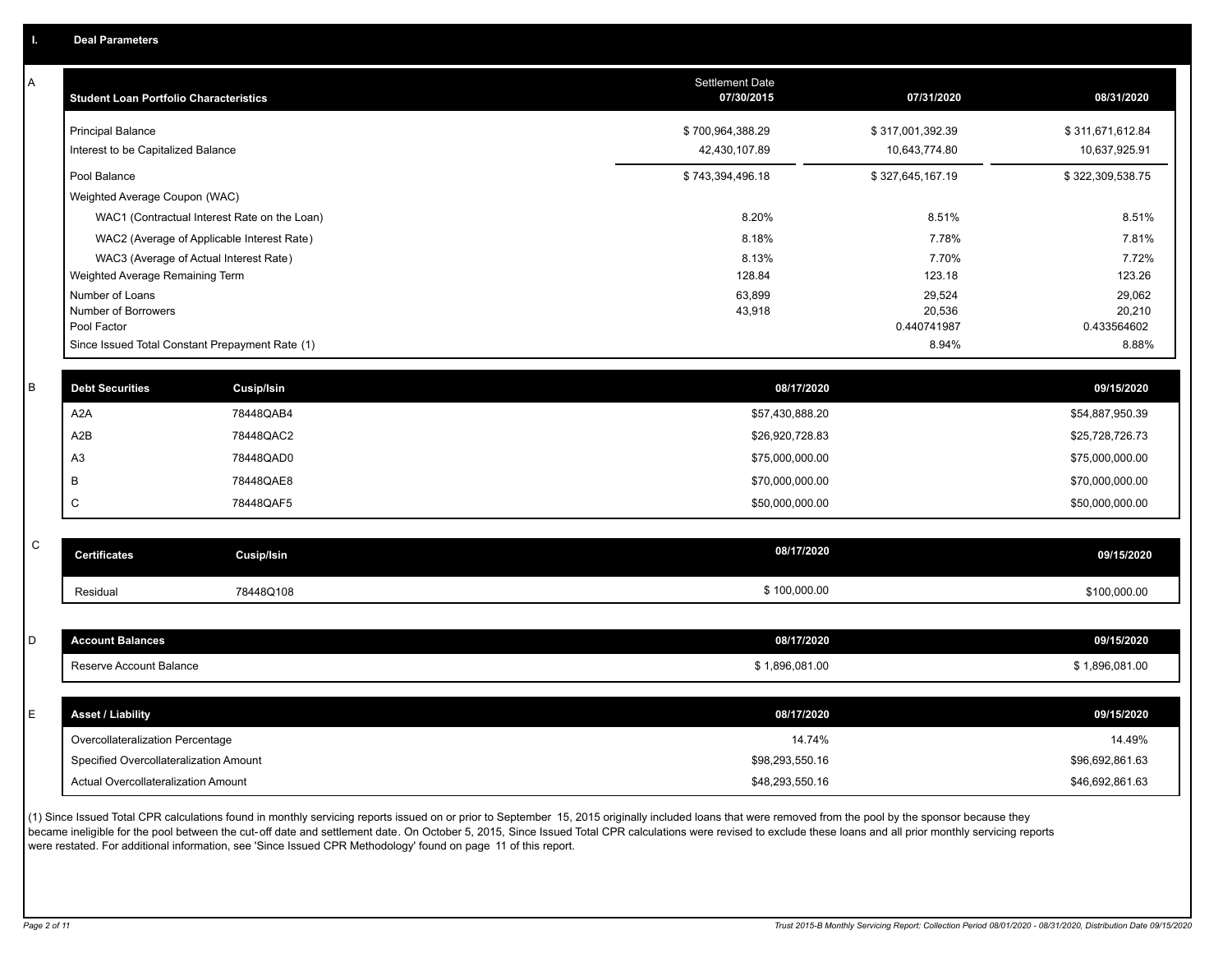### **II. 2015-B Trust Activity 08/01/2020 through 08/31/2020**

| A | <b>Student Loan Principal Receipts</b>                           |                |  |
|---|------------------------------------------------------------------|----------------|--|
|   | <b>Borrower Principal</b>                                        | 5,296,884.68   |  |
|   | <b>Consolidation Activity Principal</b>                          | 0.00           |  |
|   | Seller Principal Reimbursement                                   | (525.49)       |  |
|   | Servicer Principal Reimbursement                                 | 0.00           |  |
|   | Delinquent Principal Purchases by Servicer                       | 0.00           |  |
|   | <b>Other Principal Deposits</b>                                  | 41,170.15      |  |
|   | <b>Total Principal Receipts</b>                                  | \$5,337,529.34 |  |
| B | <b>Student Loan Interest Receipts</b>                            |                |  |
|   | Borrower Interest                                                | 1,644,758.91   |  |
|   | <b>Consolidation Activity Interest</b>                           | 0.00           |  |
|   | Seller Interest Reimbursement                                    | 1,201.88       |  |
|   | Servicer Interest Reimbursement                                  | 0.00           |  |
|   | Delinquent Interest Purchases by Servicer                        | 0.00           |  |
|   | <b>Other Interest Deposits</b>                                   | 100.38         |  |
|   | <b>Total Interest Receipts</b>                                   | \$1,646,061.17 |  |
| С | <b>Recoveries on Realized Losses</b>                             | \$36,709.86    |  |
| D | <b>Investment Income</b>                                         | \$148.67       |  |
| Ε | <b>Funds Borrowed from Next Collection Period</b>                | \$0.00         |  |
| F | <b>Funds Repaid from Prior Collection Period</b>                 | \$0.00         |  |
| G | Loan Sale or Purchase Proceeds                                   | \$0.00         |  |
| н | Initial Deposits to Distribution Account                         | \$0.00         |  |
|   | <b>Excess Transferred from Other Accounts</b>                    | \$0.00         |  |
| J | <b>Borrower Benefit Reimbursements</b>                           | \$0.00         |  |
| Κ | <b>Other Deposits</b>                                            | \$0.00         |  |
| L | <b>Other Fees Collected</b>                                      | \$0.00         |  |
| М | <b>AVAILABLE FUNDS</b>                                           | \$7,020,449.04 |  |
| N | Non-Cash Principal Activity During Collection Period             | \$7,749.79     |  |
| O | Aggregate Purchased Amounts by the Depositor, Servicer or Seller | \$41,270.53    |  |
| P | Aggregate Loan Substitutions                                     | \$0.00         |  |
|   |                                                                  |                |  |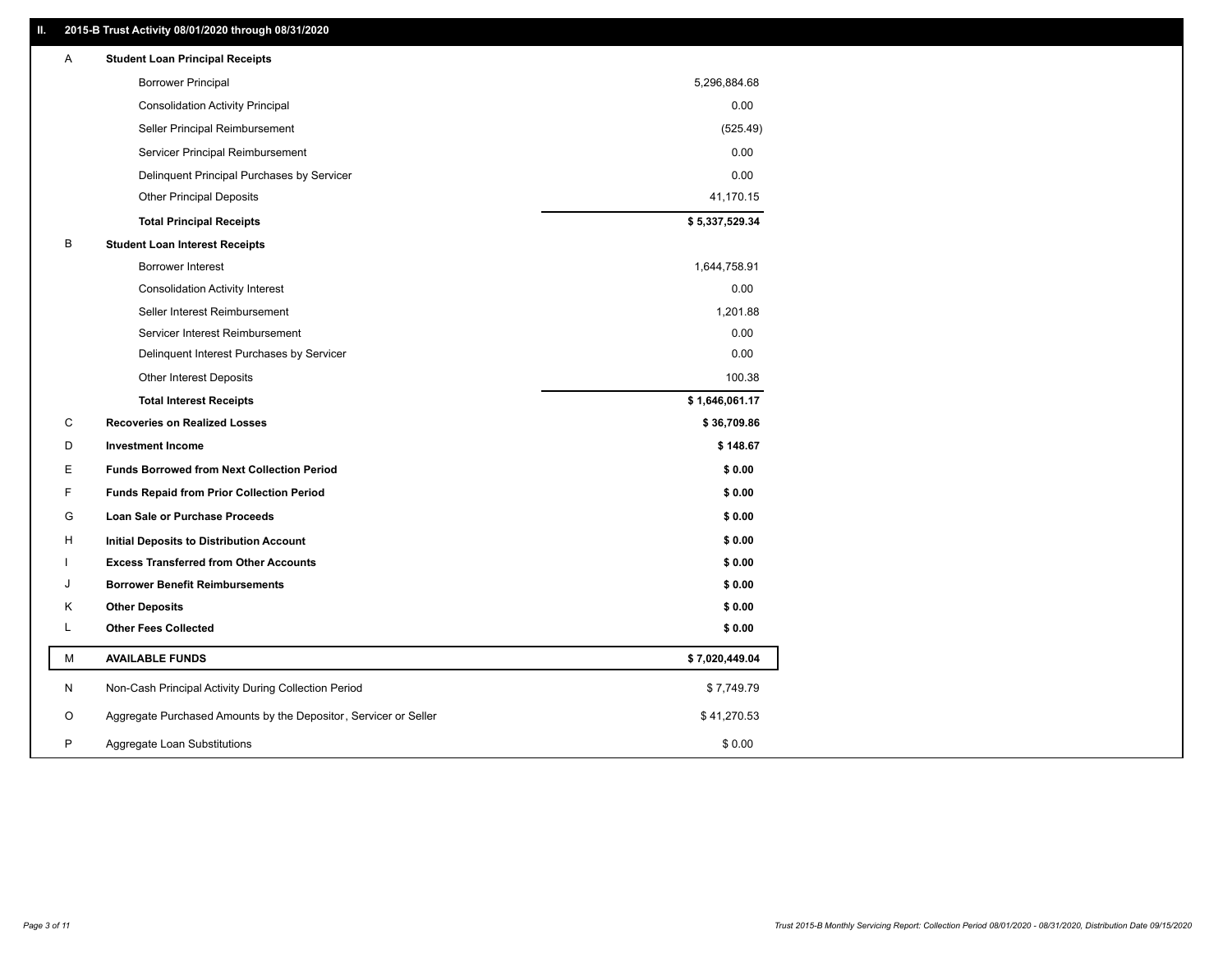|                   |                       |                          |         |                                                                  | <b>Loans by Repayment Status</b> |                            |                          |         |                                                           |                |                            |
|-------------------|-----------------------|--------------------------|---------|------------------------------------------------------------------|----------------------------------|----------------------------|--------------------------|---------|-----------------------------------------------------------|----------------|----------------------------|
|                   |                       |                          |         | 08/31/2020                                                       |                                  |                            |                          |         | 07/31/2020                                                |                |                            |
|                   |                       | <b>Wtd Avg</b><br>Coupon | # Loans | <b>Principal and</b><br><b>Interest Accrued</b><br>to Capitalize | % of Principal                   | % of Loans in<br>Repay (1) | <b>Wtd Avg</b><br>Coupon | # Loans | Principal and<br><b>Interest Accrued</b><br>to Capitalize | % of Principal | % of Loans in<br>Repay (1) |
| INTERIM:          | IN SCHOOL             | 9.08%                    | 453     | \$7,429,392.30                                                   | 2.305%                           | $-$ %                      | 9.08%                    | 476     | \$7,859,504.17                                            | 2.399%         | $-$ %                      |
|                   | <b>GRACE</b>          | 9.00%                    | 293     | \$5,376,237.05                                                   | 1.668%                           | $-$ %                      | 8.98%                    | 283     | \$5,141,965.95                                            | 1.569%         | $-$ %                      |
|                   | <b>DEFERMENT</b>      | 8.76%                    | 1,767   | \$25,067,116.63                                                  | 7.777%                           | $-$ %                      | 8.83%                    | 1,775   | \$25,408,174.44                                           | 7.755%         | $-$ %                      |
| <b>REPAYMENT:</b> | <b>CURRENT</b>        | 7.51%                    | 24,188  | \$250,484,855.84                                                 | 77.716%                          | 88.063%                    | 7.50%                    | 24,442  | \$252,739,668.90                                          | 77.138%        | 87.382%                    |
|                   | 31-60 DAYS DELINQUENT | 8.24%                    | 523     | \$7,266,687.23                                                   | 2.255%                           | 2.555%                     | 7.97%                    | 436     | \$6,433,162.49                                            | 1.963%         | 2.224%                     |
|                   | 61-90 DAYS DELINQUENT | 7.84%                    | 250     | \$3,735,121.34                                                   | 1.159%                           | 1.313%                     | 7.57%                    | 211     | \$3,081,807.94                                            | 0.941%         | 1.066%                     |
|                   | > 90 DAYS DELINQUENT  | 8.86%                    | 142     | \$2,229,716.89                                                   | 0.692%                           | 0.784%                     | 8.73%                    | 134     | \$2,344,704.32                                            | 0.716%         | 0.811%                     |
|                   | FORBEARANCE           | 7.88%                    | 1,446   | \$20,720,411.47                                                  | 6.429%                           | 7.285%                     | 7.71%                    | 1,767   | \$24,636,178.98                                           | 7.519%         | 8.518%                     |
| <b>TOTAL</b>      |                       |                          | 29,062  | \$322,309,538.75                                                 | 100.00%                          | 100.00%                    |                          | 29,524  | \$327,645,167.19                                          | 100.00%        | 100.00%                    |

Percentages may not total 100% due to rounding  $\star$ 

1 Loans classified in "Repayment" include any loan for which interim interest only, \$25 fixed payments or full principal and interest payments are due.

|                         |                                                                                                                              |                          |         |                                                           | <b>Loans by Borrower Status</b> |                                |                          |         |                                                                  |                |                                |
|-------------------------|------------------------------------------------------------------------------------------------------------------------------|--------------------------|---------|-----------------------------------------------------------|---------------------------------|--------------------------------|--------------------------|---------|------------------------------------------------------------------|----------------|--------------------------------|
|                         |                                                                                                                              |                          |         | 08/31/2020                                                |                                 |                                |                          |         | 07/31/2020                                                       |                |                                |
|                         |                                                                                                                              | <b>Wtd Avg</b><br>Coupon | # Loans | Principal and<br><b>Interest Accrued</b><br>to Capitalize | % of Principal                  | % of Loans in<br>P&I Repay (2) | <b>Wtd Avg</b><br>Coupon | # Loans | <b>Principal and</b><br><b>Interest Accrued</b><br>to Capitalize | % of Principal | % of Loans in<br>P&I Repay (2) |
| INTERIM:                | IN SCHOOL                                                                                                                    | 8.82%                    | 822     | \$13,223,095.09                                           | 4.103%                          | $-$ %                          | 8.82%                    | 851     | \$13,679,986.38                                                  | 4.175%         | $-$ %                          |
|                         | GRACE                                                                                                                        | 8.78%                    | 527     | \$8,951,422.15                                            | 2.777%                          | $-$ %                          | 8.76%                    | 515     | \$8,736,207.30                                                   | 2.666%         | $-$ %                          |
|                         | <b>DEFERMENT</b>                                                                                                             | 8.40%                    | 3,100   | \$41,746,048.96                                           | 12.952%                         | $-$ %                          | 8.46%                    | 3,115   | \$41,921,140.27                                                  | 12.795%        | $-$ %                          |
| P&I REPAYMENT:          | <b>CURRENT</b>                                                                                                               | 7.45%                    | 22,266  | \$224,618,800.17                                          | 69.690%                         | 86.930%                        | 7.44%                    | 22,508  | \$227,033,583.79                                                 | 69.293%        | 86.224%                        |
|                         | 31-60 DAYS DELINQUENT                                                                                                        | 8.24%                    | 513     | \$7,177,409.55                                            | 2.227%                          | 2.778%                         | 7.94%                    | 427     | \$6,291,549.18                                                   | 1.920%         | 2.389%                         |
|                         | 61-90 DAYS DELINQUENT                                                                                                        | 7.81%                    | 247     | \$3,668,561.74                                            | 1.138%                          | 1.420%                         | 7.54%                    | 209     | \$3,032,463.74                                                   | 0.926%         | 1.152%                         |
|                         | > 90 DAYS DELINQUENT                                                                                                         | 8.86%                    | 141     | \$2,203,789.62                                            | 0.684%                          | 0.853%                         | 8.75%                    | 132     | \$2,314,057.55                                                   | 0.706%         | 0.879%                         |
|                         | FORBEARANCE                                                                                                                  | 7.88%                    | 1,446   | \$20,720,411.47                                           | 6.429%                          | 8.019%                         | 7.71%                    | 1,767   | \$24,636,178.98                                                  | 7.519%         | 9.356%                         |
| <b>TOTAL</b><br>$\star$ | Percentages may not total 100% due to rounding                                                                               |                          | 29,062  | \$322,309,538.75                                          | 100.00%                         | 100.00%                        |                          | 29,524  | \$327,645,167.19                                                 | 100.00%        | 100.00%                        |
|                         | 2 Loans classified in "P&I Repayment" includes only those loans for which scheduled principal and interest payments are due. |                          |         |                                                           |                                 |                                |                          |         |                                                                  |                |                                |

WAC reflects WAC3 To conform with company standard reporting these sections now include Princial and Interest Accrued to Capitalize .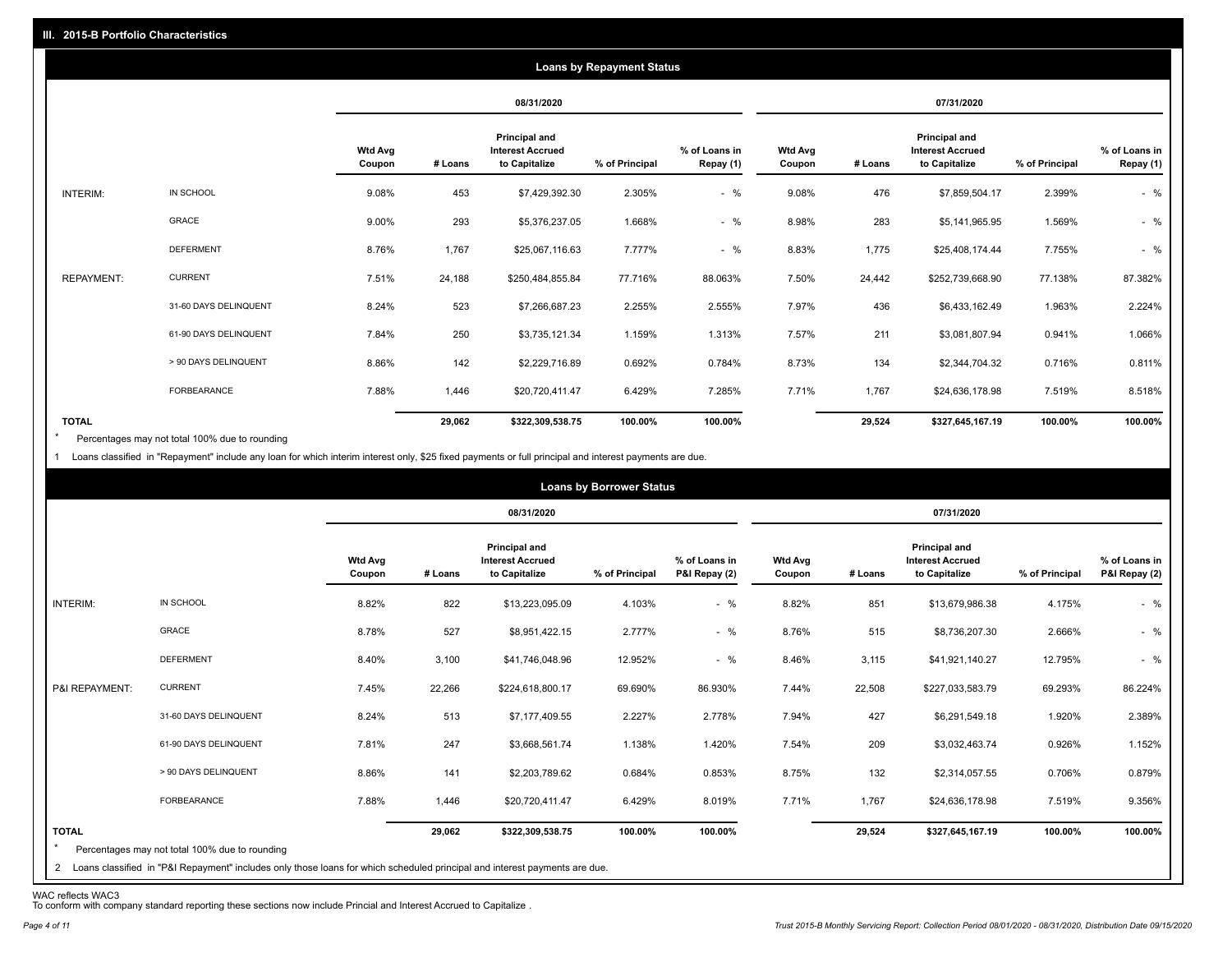|                                                               | 8/31/2020        | 7/31/2020        |
|---------------------------------------------------------------|------------------|------------------|
| Pool Balance                                                  | \$322,309,538.75 | \$327,645,167.19 |
| Total # Loans                                                 | 29,062           | 29,524           |
| Total # Borrowers                                             | 20,210           | 20,536           |
| Weighted Average Coupon                                       | 7.81%            | 7.78%            |
| Weighted Average Remaining Term                               | 123.26           | 123.18           |
| Percent of Pool - Cosigned                                    | 93.2%            | 93.2%            |
| Percent of Pool - Non Cosigned                                | 6.8%             | 6.8%             |
| Borrower Interest Accrued for Period                          | \$2,046,629.65   | \$2,073,684.74   |
| Outstanding Borrower Interest Accrued                         | \$14,087,763.65  | \$14,246,449.39  |
| Gross Principal Realized Loss - Periodic *                    | \$513,538.74     | \$105,782.69     |
| Gross Principal Realized Loss - Cumulative *                  | \$34,402,744.75  | \$33,889,206.01  |
| Recoveries on Realized Losses - Periodic                      | \$36,709.86      | \$95,640.38      |
| Recoveries on Realized Losses - Cumulative                    | \$5,309,501.51   | \$5,272,791.65   |
| Net Losses - Periodic                                         | \$476,828.88     | \$10,142.31      |
| Net Losses - Cumulative                                       | \$29,093,243.24  | \$28,616,414.36  |
| Non-Cash Principal Activity - Capitalized Interest            | \$522,650.60     | \$937,028.69     |
| Since Issued Total Constant Prepayment Rate (CPR) (1)         | 8.88%            | 8.94%            |
| <b>Loan Substitutions</b>                                     | \$0.00           | \$0.00           |
| <b>Cumulative Loan Substitutions</b>                          | \$0.00           | \$0.00           |
| <b>Unpaid Servicing Fees</b>                                  | \$0.00           | \$0.00           |
| <b>Unpaid Administration Fees</b>                             | \$0.00           | \$0.00           |
| <b>Unpaid Carryover Servicing Fees</b>                        | \$0.00           | \$0.00           |
| Note Interest Shortfall                                       | \$0.00           | \$0.00           |
| Loans in Modification                                         | \$36,516,728.70  | \$37,930,817.29  |
| % of Loans in Modification as a % of Loans in Repayment (P&I) | 15.36%           | 15.89%           |
|                                                               |                  |                  |
| % Annualized Gross Principal Realized Loss - Periodic as a %  |                  |                  |
| of Loans in Repayment (P&I) * 12                              | 2.59%            | 0.53%            |
| % Gross Principal Realized Loss - Cumulative as a % of        |                  |                  |
| Original Pool Balance                                         | 4.63%            | 4.56%            |
|                                                               |                  |                  |

\* In accordance with the Servicer's current policies and procedures, after September 1, 2017 loans subject to bankruptcy claims generally will not be reported as a charged- off unless and until they are delinquent for 120

(1) Since Issued Total CPR calculations found in monthly servicing reports issued on or prior to September 15, 2015 originally included loans that were removed from the pool by the sponsor because they became ineligible fo between the cut-off date and settlement date. On October 5, 2015, Since Issued Total CPR calculations were revised to exclude these loans and all prior monthly servicing reports were restated. For additional information, s Issued CPR Methodology' found on page 11 of this report.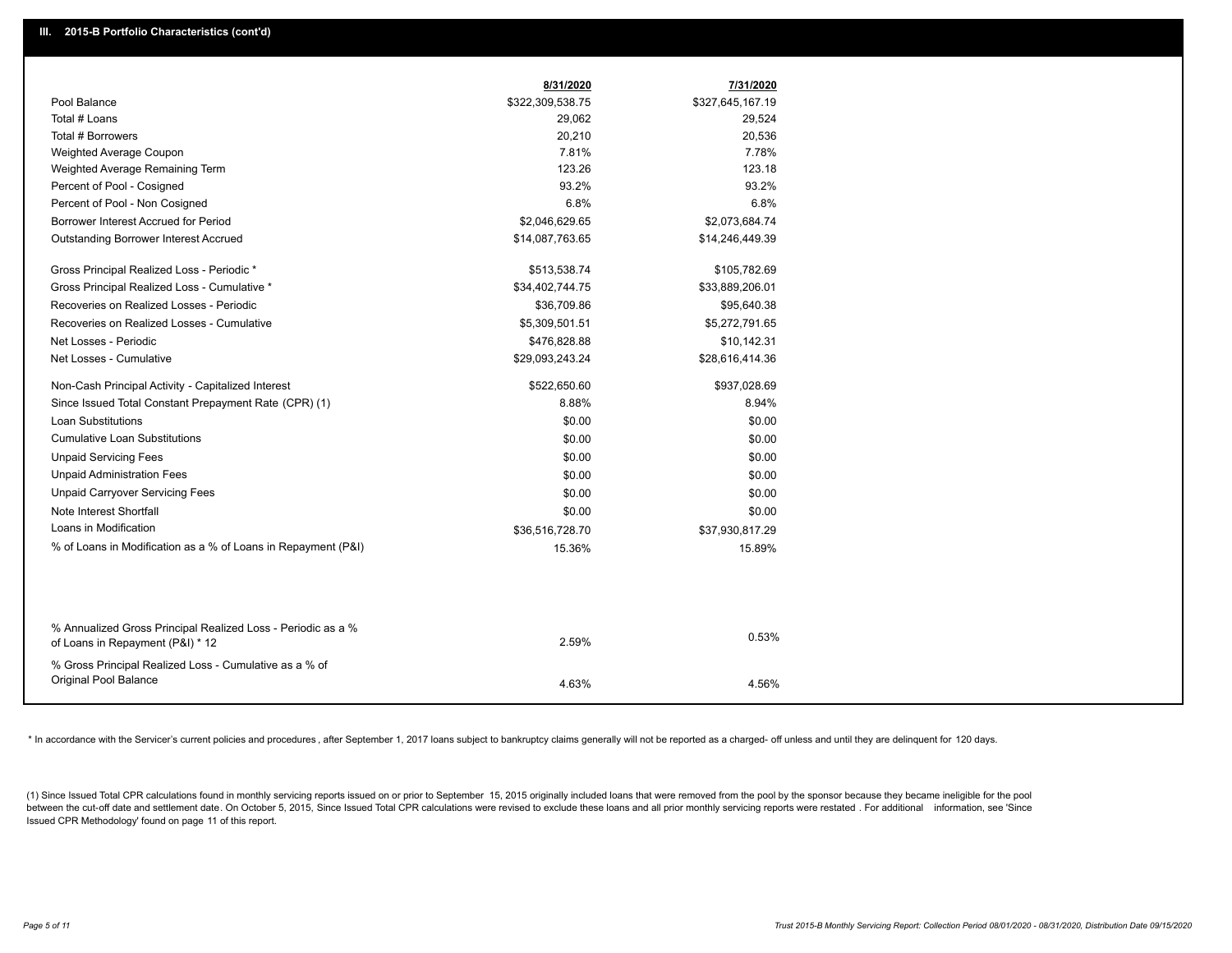### **Loan Program**  A

|                                    | Weighted<br><b>Average Coupon</b> | # LOANS | <b>\$ AMOUNT</b> | $%$ *    |
|------------------------------------|-----------------------------------|---------|------------------|----------|
| - Smart Option Interest-Only Loans | 6.71%                             | 5,507   | \$41,138,064.49  | 12.764%  |
| - Smart Option Fixed Pay Loans     | 7.62%                             | 7,784   | \$100,783,584.98 | 31.269%  |
| - Smart Option Deferred Loans      | 8.01%                             | 15,771  | \$180,387,889.28 | 55.967%  |
| - Other Loan Programs              | $0.00\%$                          | 0       | \$0.00           | 0.000%   |
| <b>Total</b>                       | 7.72%                             | 29,062  | \$322,309,538.75 | 100.000% |

\* Percentages may not total 100% due to rounding

B

C

**Index Type**

|                       | Weighted<br><b>Average Coupon</b> | # LOANS | <b>\$ AMOUNT</b> | $%$ *     |
|-----------------------|-----------------------------------|---------|------------------|-----------|
| - Fixed Rate Loans    | 7.39%                             | 6,651   | \$91,657,441.90  | 28.438%   |
| - LIBOR Indexed Loans | 7.86%                             | 22,411  | \$230,652,096.85 | 71.562%   |
| - Other Index Rates   | $0.00\%$                          | 0       | \$0.00           | $0.000\%$ |
| Total                 | 7.72%                             | 29,062  | \$322,309,538.75 | 100.000%  |

\* Percentages may not total 100% due to rounding

### **Weighted Average Recent FICO**

|                    | # LOANS | <b>\$ AMOUNT</b> | %*       |
|--------------------|---------|------------------|----------|
| $0 - 639$          | 2,371   | \$28,447,178.48  | 8.826%   |
| 640 - 669          | 1,996   | \$22,643,464.84  | 7.025%   |
| 670 - 699          | 3,092   | \$35,508,406.85  | 11.017%  |
| 700 - 739          | 5,808   | \$67,244,086.06  | 20.863%  |
| $740 +$            | 15,794  | \$168,465,078.87 | 52.268%  |
| N/A <sup>(1)</sup> |         | \$1,323.65       | 0.000%   |
| <b>Total</b>       | 29,062  | \$322,309,538.75 | 100.000% |

WAC reflects WAC3 To conform with company standard reporting these sections now include Princial and Interest Accrued to Capitalize .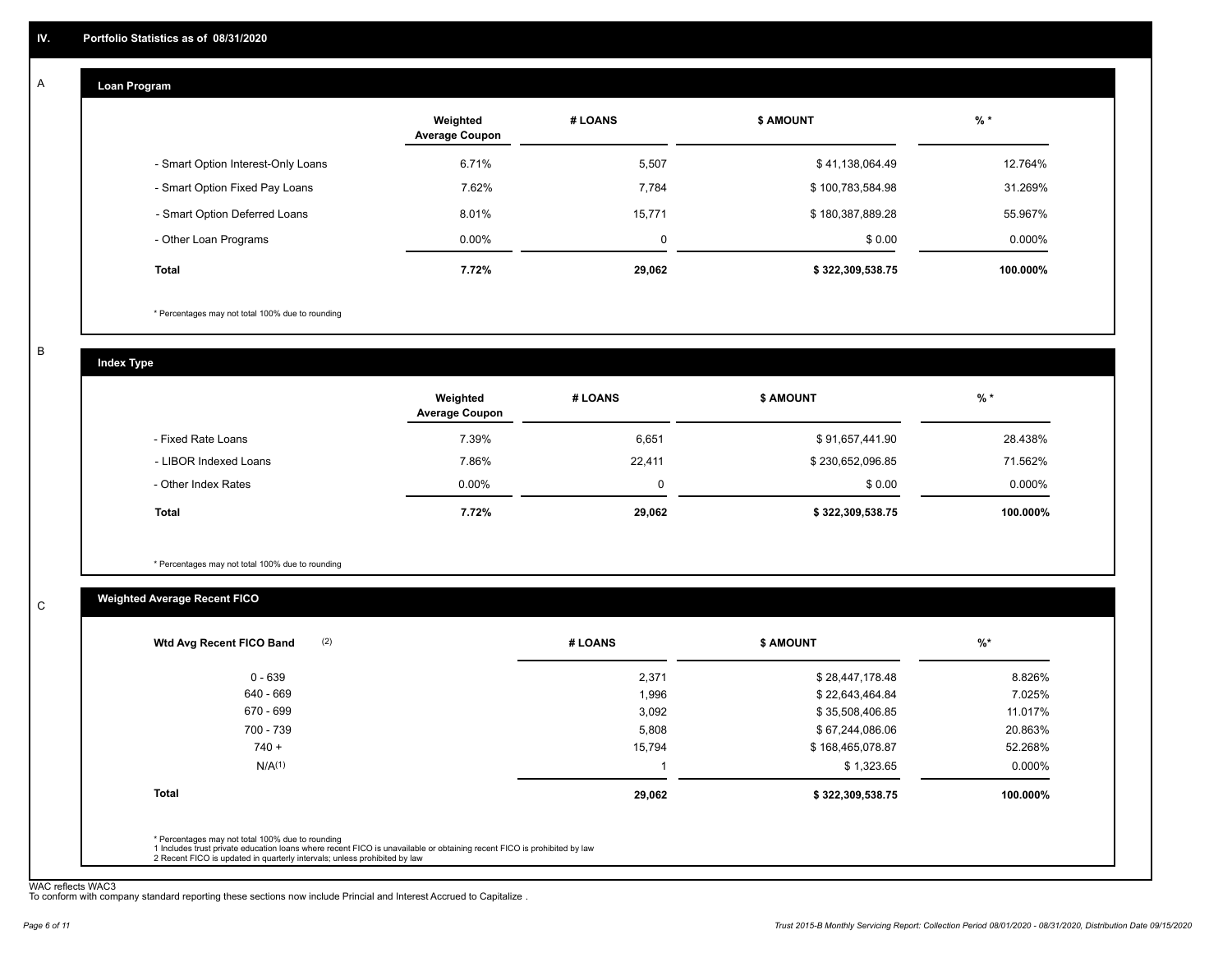| V. |       | 2015-B Reserve Account and Principal Distribution Calculations                             |                  |  |
|----|-------|--------------------------------------------------------------------------------------------|------------------|--|
| А. |       | <b>Reserve Account</b>                                                                     |                  |  |
|    |       | Specified Reserve Account Balance                                                          | \$1,896,081.00   |  |
|    |       | Actual Reserve Account Balance                                                             | \$1,896,081.00   |  |
| В. |       | <b>Principal Distribution Amount</b>                                                       |                  |  |
|    | i.    | Class A Notes Outstanding                                                                  | \$159,351,617.03 |  |
|    | ii.   | Pool Balance                                                                               | \$322,309,538.75 |  |
|    | iii.  | First Priority Principal Distribution Amount (i - ii)                                      | \$0.00           |  |
|    | iv.   | Class A and B Notes Outstanding                                                            | \$229,351,617.03 |  |
|    | v.    | First Priority Principal Distribution Amount                                               | \$0.00           |  |
|    | vi.   | Pool Balance                                                                               | \$322,309,538.75 |  |
|    | vii.  | Specified Overcollateralization Amount                                                     | \$96,692,861.63  |  |
|    | viii. | Available Funds (after payment of waterfall items A through H)                             | \$6,115,686.02   |  |
|    | ix.   | <b>Class C Notes Outstanding</b>                                                           | \$50,000,000.00  |  |
|    | x.    | Regular Principal Distribution Amount (if (iv > 0, (iv - v) - (vi - vii), min(viii, ix))   | \$3,734,939.91   |  |
|    |       |                                                                                            |                  |  |
|    | xi.   | Pool Balance                                                                               | \$322,309,538.75 |  |
|    | xii.  | 10% of Initial Pool Balance                                                                | \$74,339,449.62  |  |
|    | xiii. | First Priority Principal Distribution Amount                                               | \$0.00           |  |
|    | XIV.  | Regular Principal Distribution Amount                                                      | \$3,734,939.91   |  |
|    | XV.   | Available Funds (after payment of waterfall items A through J)                             | \$2,380,746.11   |  |
|    |       | xvi. Additional Principal Distribution Amount (if(ix $\lt$ = x, min(xv, xi - xiii - xiv))) | \$0.00           |  |
|    |       |                                                                                            |                  |  |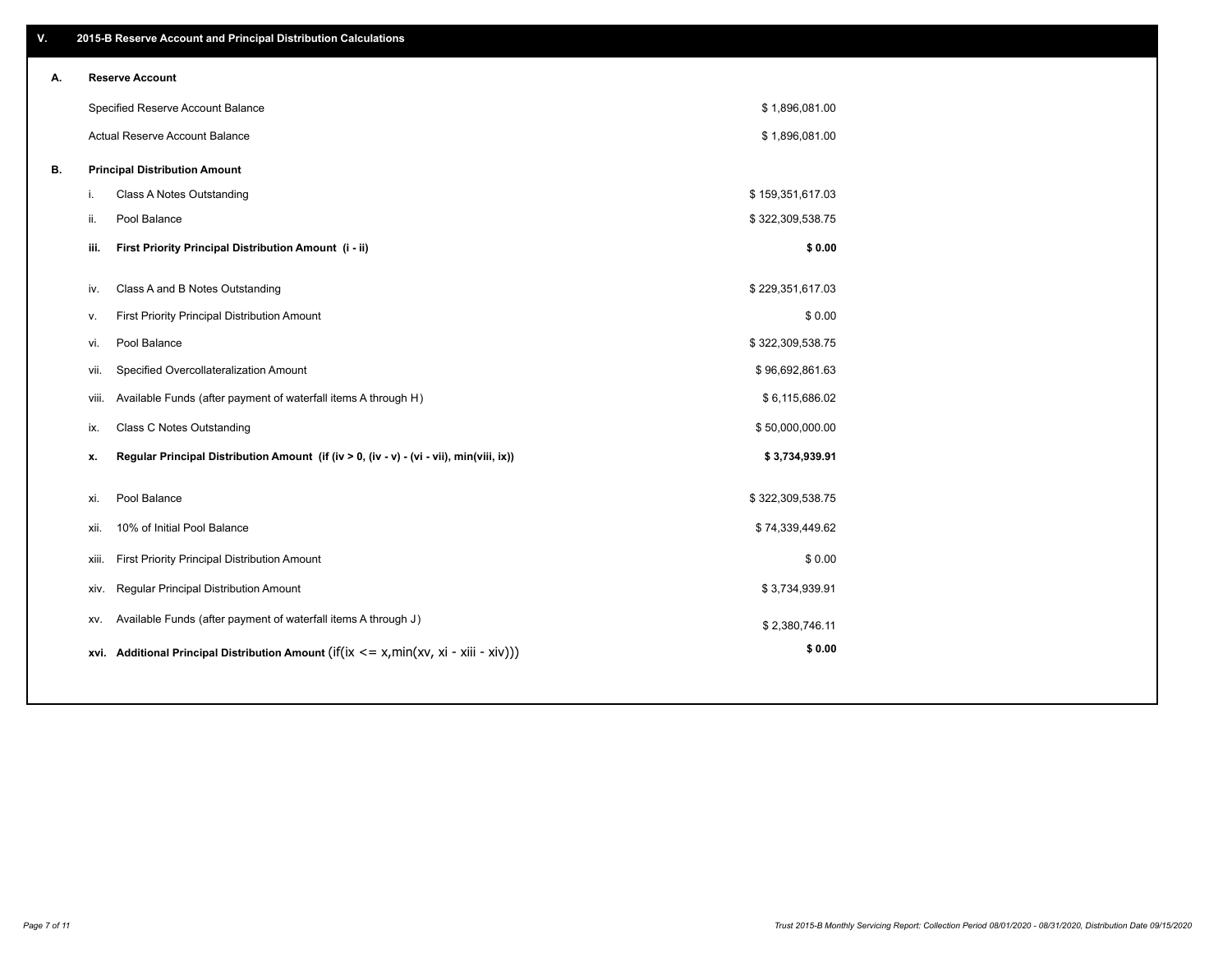|    |                                                                                   | Paid                     | <b>Funds Balance</b>             |
|----|-----------------------------------------------------------------------------------|--------------------------|----------------------------------|
|    | <b>Total Available Funds</b>                                                      |                          | \$7,020,449.04                   |
| A  | <b>Trustee Fees</b>                                                               | \$0.00                   | \$7,020,449.04                   |
| В  | <b>Servicing Fees</b>                                                             | \$212,099.97             | \$6,808,349.07                   |
| C  | i. Administration Fees<br>ii. Unreimbursed Administrator Advances plus any Unpaid | \$8,333.00<br>\$5,000.00 | \$6,800,016.07<br>\$6,795,016.07 |
| D  | Class A Noteholders Interest Distribution Amount                                  | \$287,663.38             | \$6,507,352.69                   |
| Е  | First Priority Principal Payment                                                  | \$0.00                   | \$6,507,352.69                   |
| F. | <b>Class B Noteholders Interest Distribution Amount</b>                           | \$204,166.67             | \$6,303,186.02                   |
| G  | <b>Class C Noteholders Interest Distribution Amount</b>                           | \$187,500.00             | \$6,115,686.02                   |
| H  | <b>Reinstatement Reserve Account</b>                                              | \$0.00                   | \$6,115,686.02                   |
|    | Regular Principal Distribution                                                    | \$3,734,939.91           | \$2,380,746.11                   |
| J  | <b>Carryover Servicing Fees</b>                                                   | \$0.00                   | \$2,380,746.11                   |
| K  | Additional Principal Distribution Amount                                          | \$0.00                   | \$2,380,746.11                   |
| L  | Unpaid Expenses of Trustee                                                        | \$0.00                   | \$2,380,746.11                   |
| м  | Unpaid Expenses of Administrator                                                  | \$0.00                   | \$2,380,746.11                   |
| N  | Remaining Funds to the Residual Certificateholders                                | \$2,380,746.11           | \$0.00                           |

### **Waterfall Conditions**

|      | Pool Balance                                                                       | \$322,309,538.75 |  |
|------|------------------------------------------------------------------------------------|------------------|--|
| Ш.   | Class A and B Notes Outstanding                                                    | \$229,351,617.03 |  |
| iii. | Class C Noteholders' Interest Distribution Ratio (i / ii)                          | 140.53%          |  |
| İV.  | Minimum Ratio                                                                      | 110.00%          |  |
| v.   | Is the Class C Noteholders' Interest Distribution Condition Satisfied (iii $>$ iv) |                  |  |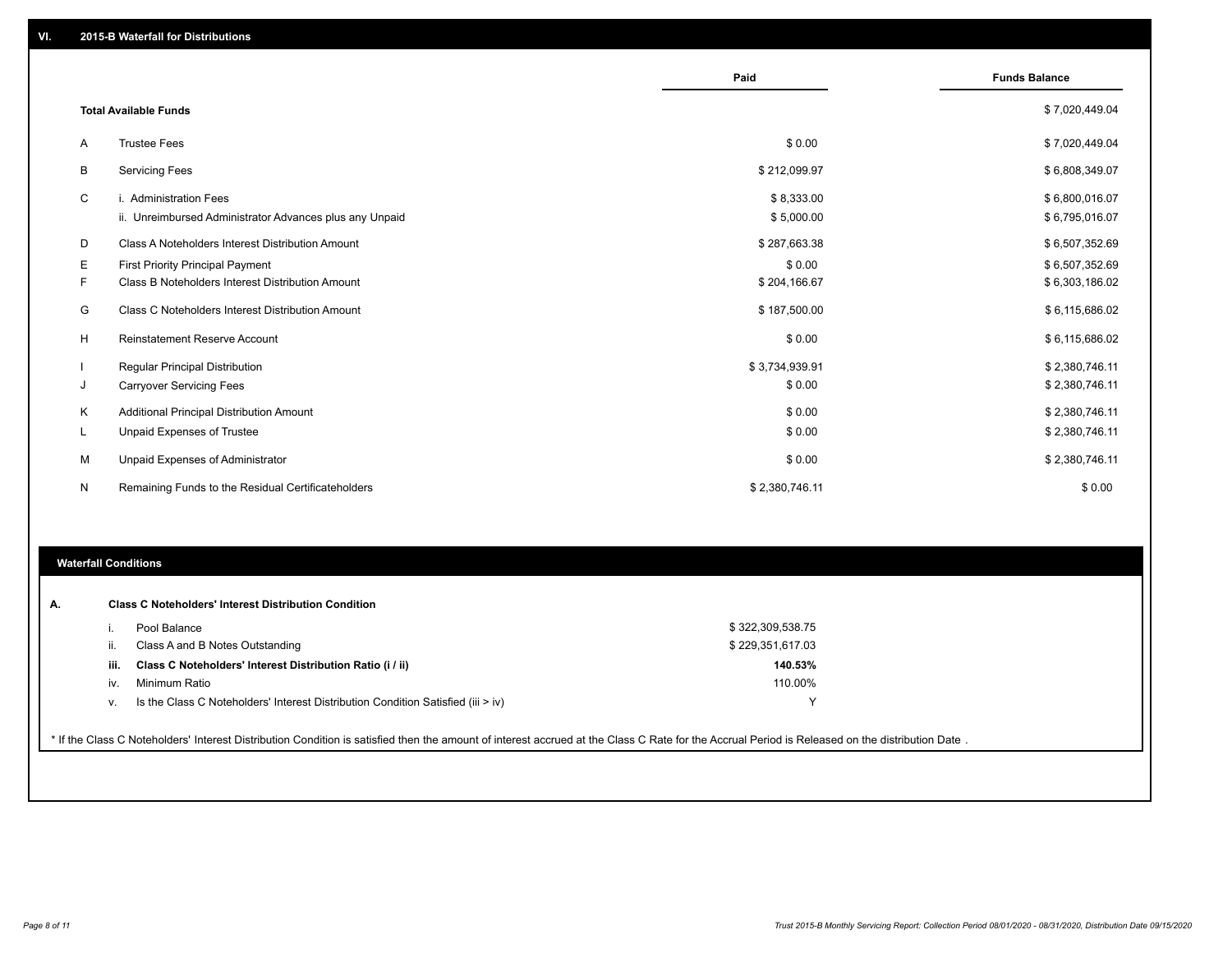# **Distribution Amounts VII. 2015-B Distributions**

|                                                            | A2A                     | A <sub>2</sub> B        | A <sub>3</sub>          |
|------------------------------------------------------------|-------------------------|-------------------------|-------------------------|
| Cusip/Isin                                                 | 78448QAB4               | 78448QAC2               | 78448QAD0               |
| <b>Beginning Balance</b>                                   | \$57,430,888.20         | \$26,920,728.83         | \$75,000,000.00         |
| Index                                                      | <b>FIXED</b>            | <b>LIBOR</b>            | <b>LIBOR</b>            |
| Spread/Fixed Rate                                          | 2.98%                   | 1.20%                   | 1.75%                   |
| Record Date (Days Prior to Distribution)                   | 1 NEW YORK BUSINESS DAY | 1 NEW YORK BUSINESS DAY | 1 NEW YORK BUSINESS DAY |
| Accrual Period Begin                                       | 8/15/2020               | 8/17/2020               | 8/17/2020               |
| <b>Accrual Period End</b>                                  | 9/15/2020               | 9/15/2020               | 9/15/2020               |
| Daycount Fraction                                          | 0.08333333              | 0.08055556              | 0.08055556              |
| Interest Rate*                                             | 2.98000%                | 1.36188%                | 1.91188%                |
| <b>Accrued Interest Factor</b>                             | 0.002483333             | 0.001097070             | 0.001540126             |
| <b>Current Interest Due</b>                                | \$142,620.04            | \$29,533.92             | \$115,509.42            |
| Interest Shortfall from Prior Period Plus Accrued Interest | $$ -$                   | $\mathsf{\$}$ -         | $$ -$                   |
| <b>Total Interest Due</b>                                  | \$142,620.04            | \$29,533.92             | \$115,509.42            |
| <b>Interest Paid</b>                                       | \$142,620.04            | \$29,533.92             | \$115,509.42            |
| <b>Interest Shortfall</b>                                  | $$ -$                   | $\mathsf{\$}$ -         | $$ -$                   |
| <b>Principal Paid</b>                                      | \$2,542,937.81          | \$1,192,002.10          | $$ -$                   |
| <b>Ending Principal Balance</b>                            | \$54,887,950.39         | \$25,728,726.73         | \$75,000,000.00         |
| Paydown Factor                                             | 0.013244468             | 0.013244468             | 0.000000000             |
| <b>Ending Balance Factor</b>                               | 0.285874742             | 0.285874741             | 1.000000000             |

\* Pay rates for Current Distribution. For the interest rates applicable to the next distribution date, please see https://www.salliemae.com/about/investors/data/SMBabrate.txt.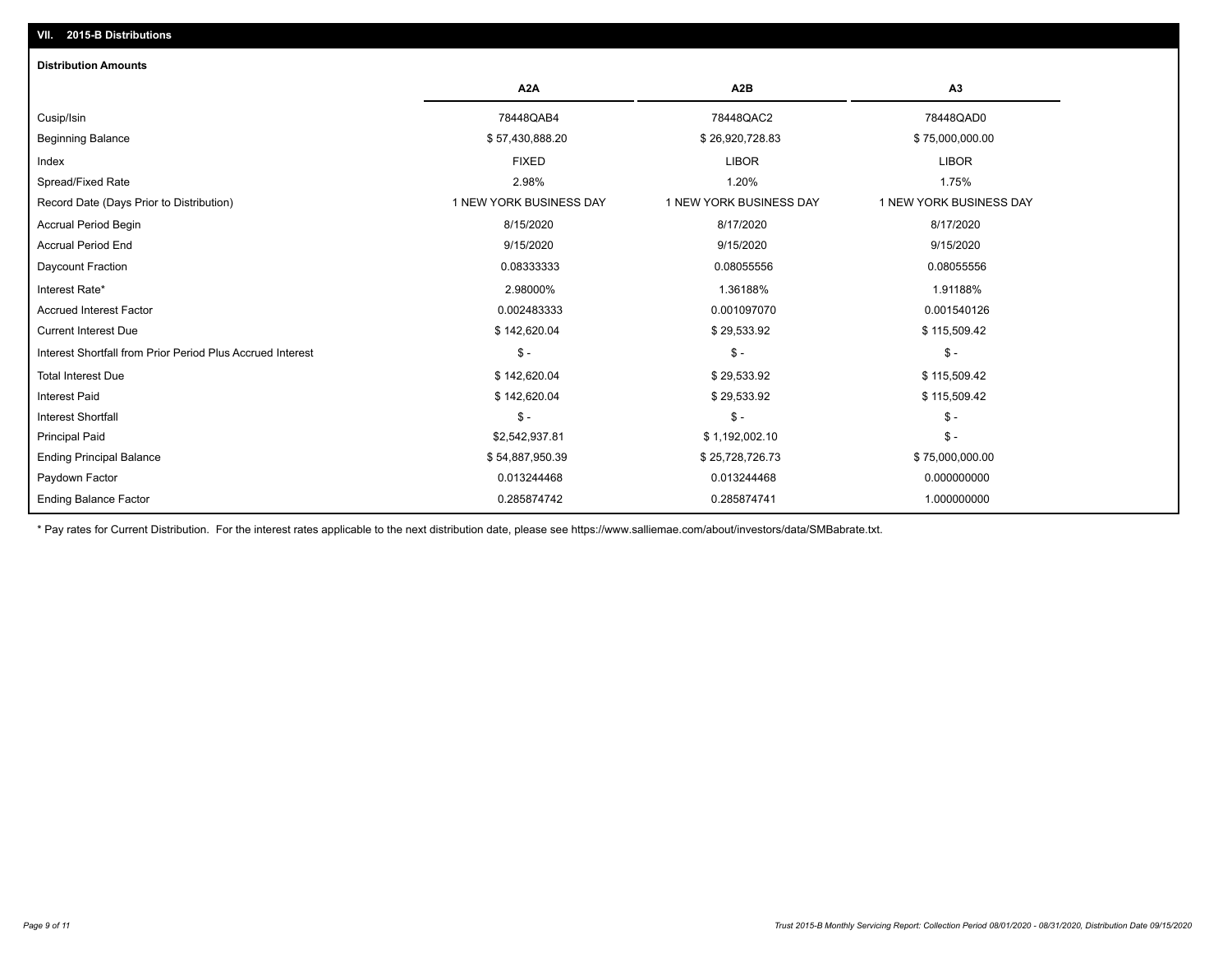| VII. 2015-B Distributions                                  |                         |                         |
|------------------------------------------------------------|-------------------------|-------------------------|
| <b>Distribution Amounts</b>                                |                         |                         |
|                                                            | в                       | c                       |
| Cusip/Isin                                                 | 78448QAE8               | 78448QAF5               |
| <b>Beginning Balance</b>                                   | \$70,000,000.00         | \$50,000,000.00         |
| Index                                                      | <b>FIXED</b>            | <b>FIXED</b>            |
| Spread/Fixed Rate                                          | 3.50%                   | 4.50%                   |
| Record Date (Days Prior to Distribution)                   | 1 NEW YORK BUSINESS DAY | 1 NEW YORK BUSINESS DAY |
| <b>Accrual Period Begin</b>                                | 8/15/2020               | 8/15/2020               |
| <b>Accrual Period End</b>                                  | 9/15/2020               | 9/15/2020               |
| Daycount Fraction                                          | 0.08333333              | 0.08333333              |
| Interest Rate*                                             | 3.50000%                | 4.50000%                |
| <b>Accrued Interest Factor</b>                             | 0.002916667             | 0.003750000             |
| <b>Current Interest Due</b>                                | \$204,166.67            | \$187,500.00            |
| Interest Shortfall from Prior Period Plus Accrued Interest | $\mathsf{\$}$ -         | $\mathsf{\$}$ -         |
| <b>Total Interest Due</b>                                  | \$204,166.67            | \$187,500.00            |
| Interest Paid                                              | \$204,166.67            | \$187,500.00            |
| <b>Interest Shortfall</b>                                  | $\mathcal{S}$ -         | $\mathcal{S}$ -         |
| <b>Principal Paid</b>                                      | $\mathsf{\$}$ -         | $S -$                   |
| <b>Ending Principal Balance</b>                            | \$70,000,000.00         | \$50,000,000.00         |
| Paydown Factor                                             | 0.000000000             | 0.000000000             |
| <b>Ending Balance Factor</b>                               | 1.000000000             | 1.000000000             |
|                                                            |                         |                         |

\* Pay rates for Current Distribution. For the interest rates applicable to the next distribution date, please see https://www.salliemae.com/about/investors/data/SMBabrate.txt.